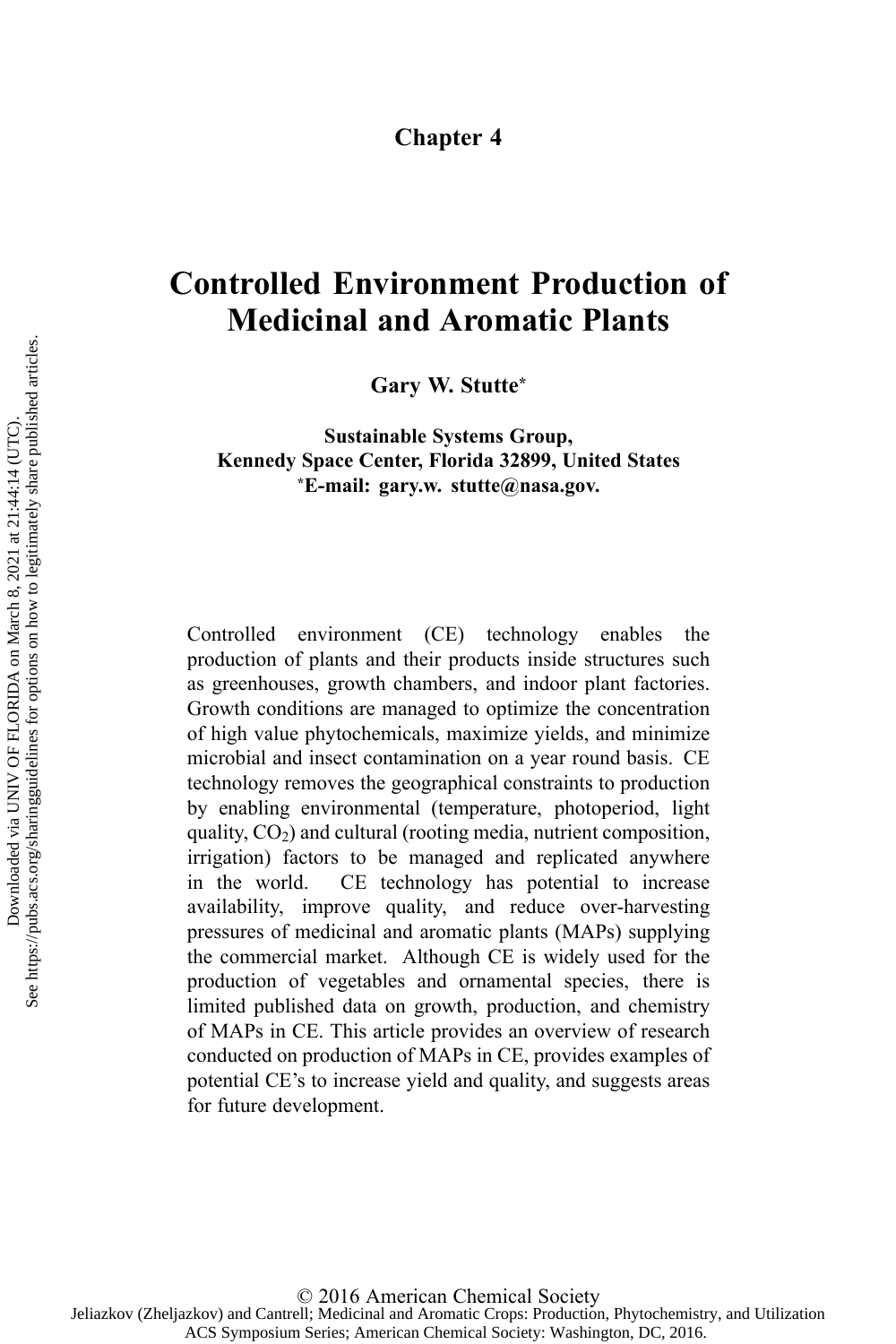#### **Introduction**

It's estimated that up to 80% of the world's population use traditional herbal medicine as first, and often only, source of medicine. MAPs are botanical raw materials where their primary use is for therapeutic, aromatic and culinary purposes. They are components of medicinal production, additives to foods, and medicinal products (*1*). They are available as fresh or dried material, processed to essential oils, or processed to form extracts (*2*). These raw materials are used in <sup>a</sup> large number of products as constituents in prescription and over the counter drugs (*3*).

Although difficult to establish with any level of precision, it's been estimated that the global market value was \$32.9 billion in 2013, up from \$19.5 billion in 2009, an impressive 11.0% annual growth rate (*4*). Retail sales of herbal supplements in the US were estimated to be at least \$6.4 billion in 2014, with an average growth rate of >4% per annum over the previous decade (*5*). Although thousands of plant species have some medicinal use, far fewer  $($  <400) have established international trade markets, and <sup>a</sup> minority of these species account for the bulk of sales (*6*).

With increased demand for MAPs, issues of reliable product availability and concern on quality of the product with respec<sup>t</sup> to constituents and composition are increasing (*7*). The number of incidents involving adulteration and contamination are on the rise, posing health risks to consumers, liability issues for producers, and regulatory issues for the industry (*8*).

## **Opportunities for CE and MAPs**

The demand for MAPs threatens the availability of raw material, creating the need to develop sustainable collection practices from the wild (*3*), improve and expand cultivation techniques (*9*–*11*), and use biotechnology to increase the availability of plant material (*12*–*14*) and bioactive products (*15*, *16*). CE production can play <sup>a</sup> direct or supporting role in all these areas (*12*, *17*).

Although there is limited information on CE production for the majority of MAPs of commerce, there is growing literature on greenhouse production of species with both ornamental and medicinal application such as *Achillea millefolium*, *Artemisia vulgaris*, *Calendula officinalis*, *Capsicum* sp*., Echinacea* sp*.*, *Inula helenium*, *Matricaria recutita, Salvia* sp*., Stellaria media*, *Tagete* sp*., Tanacetum parthenium, Taraxacum officinale*, and *Valeriana officinalis* (*18*, *19*)*.*

# **Background on Controlled Environments**

Controlled environment agriculture is the production of plants and their products inside structures, such as greenhouses, growth chambers and growth facilities. By using CE, temperature, relative humidity, nutrients and water can be optimized using environmental and control technology to increase yield and consistency in an efficient and sustainable manner. The ability to monitor and control the environment with CE technology removes climatic and geographic

**<sup>50</sup>**

Jeliazkov (Zheljazkov) and Cantrell; Medicinal and Aromatic Crops: Production, Phytochemistry, and Utilization ACS Symposium Series; American Chemical Society: Washington, DC, 2016.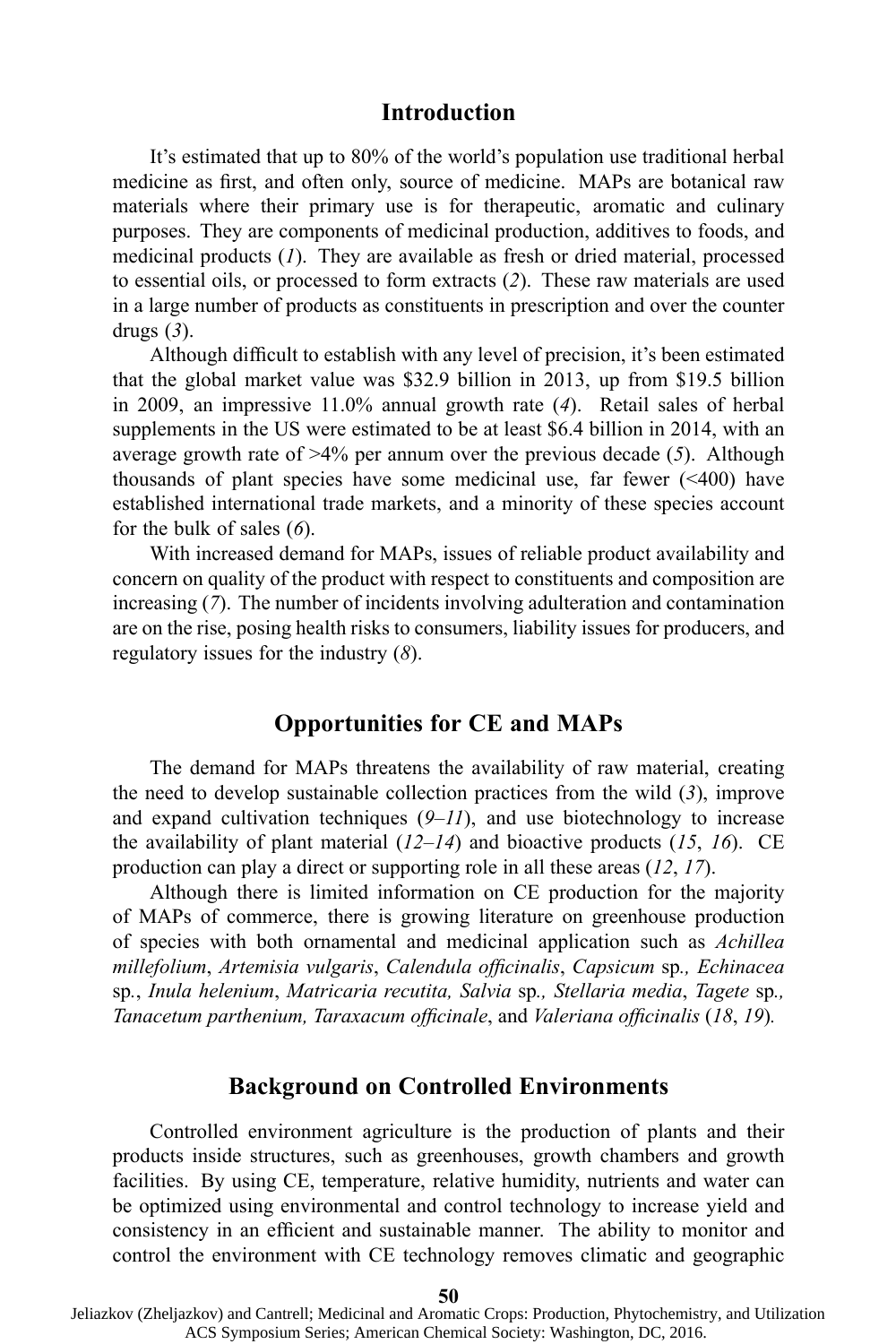barriers for production and enables year-round supply of plant material and product.

CE has particular advantage over field production of MAPs since the elevated CO<sup>2</sup> typically increases photosynthetic rate and yield (*20*–*23*). Similarly, higher quantities of light result in increased photosynthetic rates, and yields, as well  $(24)$ . Both light and  $CO<sub>2</sub>$  concentration affect carbon partitioning and subsequent phytochemical content in the plant.

There is compelling evidence that  $CO<sub>2</sub>$  enrichment increases the total biomass produced by the plant, and generally increases the concentration of secondary metabolites produced. The effect of  $CO<sub>2</sub>$  concentration on plant physiology is species, and indeed cultivar, specific and with light intensity, temperature, nutrition and other environmental factors not well understood (*25*–*28*).

The following sections will summarize <sup>a</sup> cross-section of available literature to highlight to potential to increase the quality and quantity of MAPs in CE.

## **Carbon Dioxide Enrichment and MAPs**

Enriching the CE atmosphere with  $CO<sub>2</sub>$  is often used to increase yield, reduce harvest time, and enhance quality of ornamental, vegetable and fruit crops (*26*). While most of the research has focused on high value ornamental and horticultural species, there is growing evidence supporting the  $CO<sub>2</sub>$  enhancement of biomass production of MAPs including *Datura stramonium* (*29*), *Panax ginseng* (*30*), *Papaver setigerum* (*31*), *Echinacea* sp (*32*), *Podophyllum hexandrum* (*33*), *Hypericum perforatum L.* (*34*, *35*)*, Digitalis lanata* (*36*, *37*), *Hymenocallis littoralis Jacq. Salisb* (*38*), *Labisia nigra L.* (*39*)*, Taxus baccata* (*32*) and *Zingiber officinale* (*40*)*.*

In addition to increase in biomass, the concentration bioactive compounds also increases in these species. Table 1 provides an overview of effect of elevated CO<sup>2</sup> on concentration of bioactive compounds in MAPs (*29*–*40*). The increase in bioactive compounds is consistent with increases reported in horticultural and agronomic species such as *Brassica oleracea va. Italic Plench* (*41*) and *Glycine max (*L*.) Merr.* (*42*, *43*).

Stutte *et al.* (*44*), grew *Scutellaria lateriflora* L., and *S. barbata* under fluorescent lamps in a controlled environment chamber at three  $CO<sub>2</sub>$  concentrations (400, 1200, and 3000 ppm). They reported more rapid flowering and and significant increases in flavonoid concentration in response to elevated  $CO<sub>2</sub>$  in both species. There was <sup>a</sup> 2.4X increase in total flavonoid concentration from 400 to 1200 ppm, and <sup>a</sup> 4.9X increase over ambient CO<sup>2</sup> at 3000 ppm in *S. lateriflora*. There was <sup>a</sup> similar response in total biomass observed with *S. barbat*a. When the combined effects of  $CO<sub>2</sub>$  enrichment on biomass and flavonoid concentration are taken together, this translates to <sup>a</sup> 13.7 fold increase in net production of bioactive compounds by increasing concentration from ambient (400 ppm) to 3000 ppm.

Similarly, Idso *et al.* (28) reported that increasing  $CO<sub>2</sub>$  from 400 to 700 ppm resulted in 48% increase in above ground and 56% increase in below ground (bulb) biomass and <sup>a</sup> mean increase of 12% in concentration of bioactive constituents, effectively increasing the amount of bioactive constituent per bulb by 75%.

**51**

Jeliazkov (Zheljazkov) and Cantrell; Medicinal and Aromatic Crops: Production, Phytochemistry, and Utilization ACS Symposium Series; American Chemical Society: Washington, DC, 2016.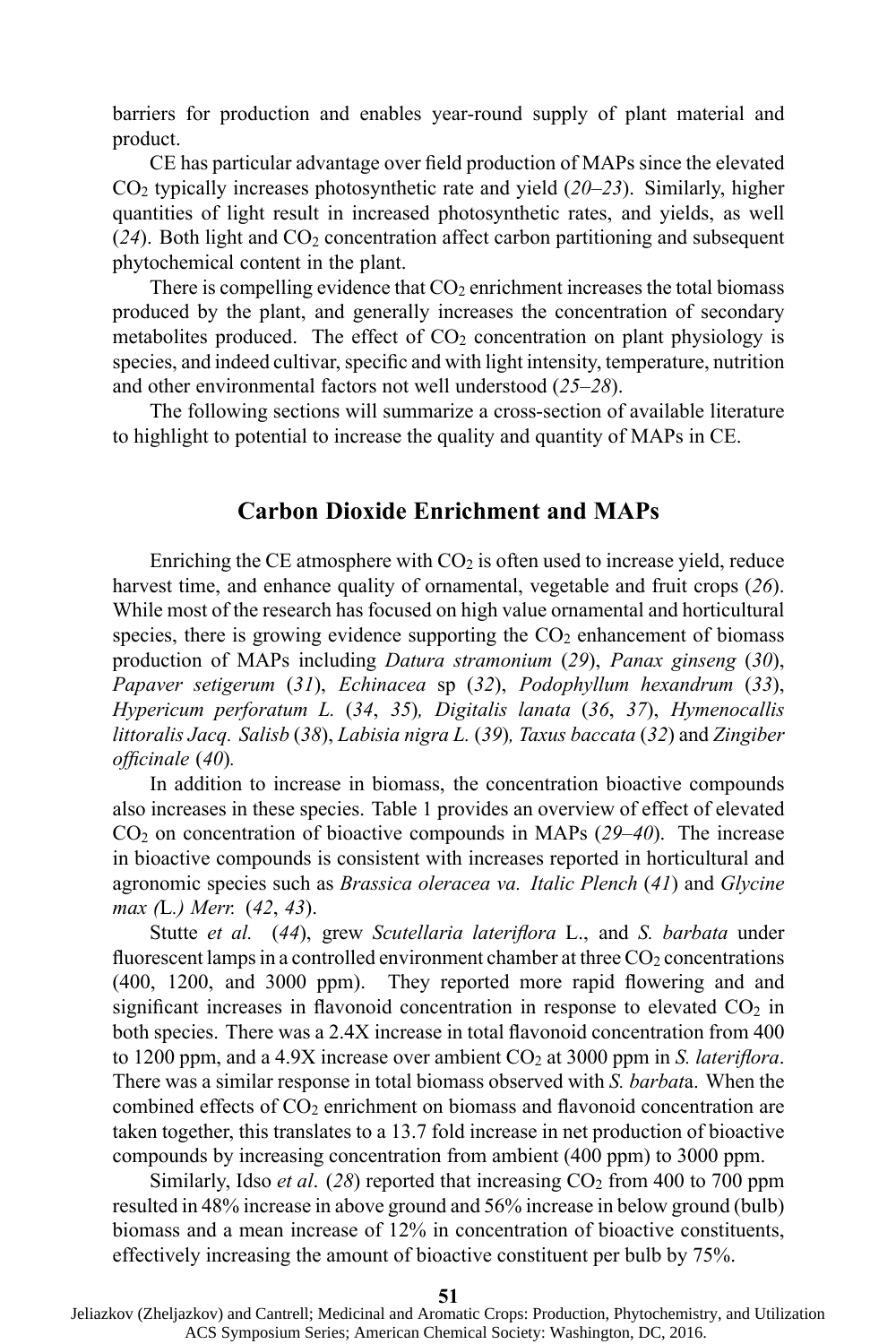# **Table 1. Summary of Selected Medicinal and Aromatic Plants That Have Shown Increases in Concentration of Bioactive Secondary Metabolites in Response to CO<sup>2</sup> Enrichment of the Atmosphere**

| <b>Species</b>                             | <b>Concentration</b><br>(ppm) | <b>Response</b>                                                                                                                                                                                                              | Reference |
|--------------------------------------------|-------------------------------|------------------------------------------------------------------------------------------------------------------------------------------------------------------------------------------------------------------------------|-----------|
| Brassica oleracea<br>va. Italic Plench     | 450, 750                      | Increase glycosinolates                                                                                                                                                                                                      | (4I)      |
| Datura stramonium                          | 294, 378, 690                 | Increase scopolamine                                                                                                                                                                                                         |           |
| Digitalis lanata                           | 350, 1000                     | Increase digoxin-momo-<br>digitoxoside<br>digoxin<br>digitoxin                                                                                                                                                               | (37)      |
| Echinacea sp                               | 350, 500, 700                 | Increase in caftaric acid<br>and total phenols in root                                                                                                                                                                       | (32)      |
| Glycine max $(L)$<br>Merr.                 | 400, 700                      | Increase isoflavonoid<br>concentration                                                                                                                                                                                       | (42)      |
|                                            | 360, 650                      | Increase in daidzein,<br>genistein, glycitein,<br>diadzin, genistin, glycitin,<br>6"-O-acetyldaidzin,<br>6"-O-acetylgenistin,<br>6"-O-acetylglycitin,<br>6"-O-malonyldaidzin,<br>6"-O-malonylgenistin<br>"-O-malonylglycitin | (43)      |
| Hymenocallis<br>littoralis Jacq.<br>Salisb | 400, 700                      | Increase bulb<br>biomass, increase in<br>7-deoxynarciclasine<br>7-deoxy-trans-<br>dihydronarciclasine,<br>pancratistatin,<br>trans-dihydronarciclasine,<br>narciclasine.                                                     | (30)      |
| Hypericum<br>perforatum L.                 | 360, 1000                     | Increase hypericin<br>and pseudohypericin<br>concentration                                                                                                                                                                   | (35)      |
|                                            | 500, 100, 1500                | Increase concentration of<br>hypericin, pseudohypericin<br>and hyperforin                                                                                                                                                    | (34)      |
|                                            | 350, 500, 750                 | Increase total flavonoids                                                                                                                                                                                                    | (32)      |
| Labisia nigra L.                           | 400, 800, 1200                | Increase total flavonoids,<br>total phenolics, antioxidant<br>capacity                                                                                                                                                       | (39)      |
| Nicotiana tabacum                          | 294, 378, 690                 | Reduce nicotine                                                                                                                                                                                                              | (29)      |

*Continued on next page.*

 Jeliazkov (Zheljazkov) and Cantrell; Medicinal and Aromatic Crops: Production, Phytochemistry, and Utilization ACS Symposium Series; American Chemical Society: Washington, DC, 2016.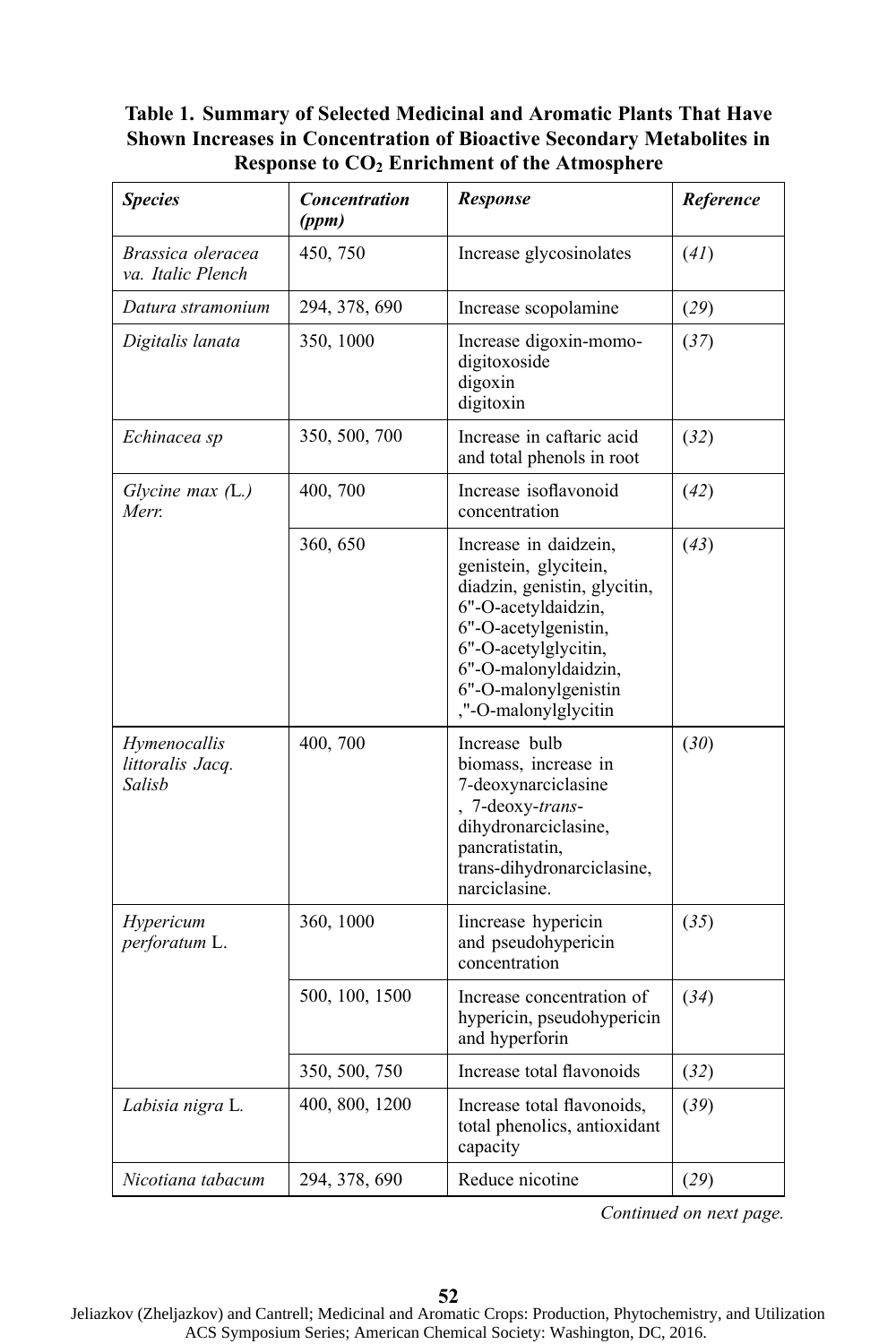**Table 1. (Continued). Summary of Selected Medicinal and Aromatic Plants That Have Shown Increases in Concentration of Bioactive Secondary Metabolites in Response to CO<sup>2</sup> Enrichment of the Atmosphere**

| <b>Species</b>             | <b>Concentration</b><br>(ppm) | Response                                                                 | Reference |
|----------------------------|-------------------------------|--------------------------------------------------------------------------|-----------|
| Panax ginseng              | 1, 2.5 and 5%                 | Increase total phenolics,<br>total flavonoids                            | (30)      |
| Papaver setigerum          | 300, 400, 500, 600            | Increase in total alkaloid<br>content                                    | (31)      |
| Scutellaria barbata        | 400, 1200, 3000               | Increase concentration<br>of scutellarein, baicain,<br>apigenin          | (44)      |
| Scutellaria<br>lateriflora | 400, 1200, 3000               | Increase concentration<br>of baicalin, baicalein,<br>wogonin and chrysin | (44)      |
| Taxus bacatta              | 350, 500, 750                 | Increase taxol                                                           | (32)      |
| Zingiber officinale        | 400, 800                      | Increase total phenols, total<br>flavonoids, antioxidant<br>potential    | (40)      |

Stutte (unpublished) found that increasing  $CO<sub>2</sub>$  concentration from 400 to 1200 ppm resulted in <sup>a</sup> 106% increase in shoot length, 64% increase in dry mass, and 12.8 % increase in anti-oxidant potential of *Prunella vulgaris* L. grown for 54 d under triphosphor fluorescent lamps at 300 µmol <sup>m</sup>-2 <sup>s</sup>-1 photosynthetically active radiation (PAR) on 18h light/ 6 h dark photoperiod (19.4 Mol <sup>m</sup>-2 d-1 PAR). This was equivalent to <sup>a</sup> 69% increase in antioxidant potential (Table2).

**Table 2. Effect of Elevated CO<sup>2</sup> on Shoot Length, Fresh Mass, Dry Mass, And Anti-Oxidant Potential of 54 Day Old** *Prunella vulgaris* **Grown under Controlled Environment Conditions<sup>1</sup>**

| CO <sub>2</sub><br>(ppm)  | <b>Shoot</b><br>Length<br>(mm) | Fresh<br><b>Mass</b><br>(g) | Drv<br><b>Mass</b><br>$\left( g\right)$ | <i><b>ORAC</b></i><br>$(\mu \text{mol} \; TE/g)$<br>FM) | <i><b>ORAC</b></i><br>(umol<br>TE/plant) |
|---------------------------|--------------------------------|-----------------------------|-----------------------------------------|---------------------------------------------------------|------------------------------------------|
| 400                       | 71.8                           | 25.8                        | 3.26                                    | 20.6                                                    | 529                                      |
| 1200                      | 148.3                          | 35.8                        | 5.63                                    | 23.1                                                    | 895                                      |
| Significance <sup>2</sup> | ***                            | ***                         | ***                                     | $***$                                                   | ***                                      |

<sup>1</sup> Plant were grown at  $23^{\circ}$ C,  $65\%$  RH, and  $300 \mu$ mol m<sup>-2</sup> s<sup>-1</sup> PAR on a 16h light/8h dark photoperiod under triphosphor fluorescent lamps.  $\approx$  Tukey t-test, significant at P≥0.01=\*\*,  $P > P.001 = ***$ .

 Jeliazkov (Zheljazkov) and Cantrell; Medicinal and Aromatic Crops: Production, Phytochemistry, and Utilization ACS Symposium Series; American Chemical Society: Washington, DC, 2016.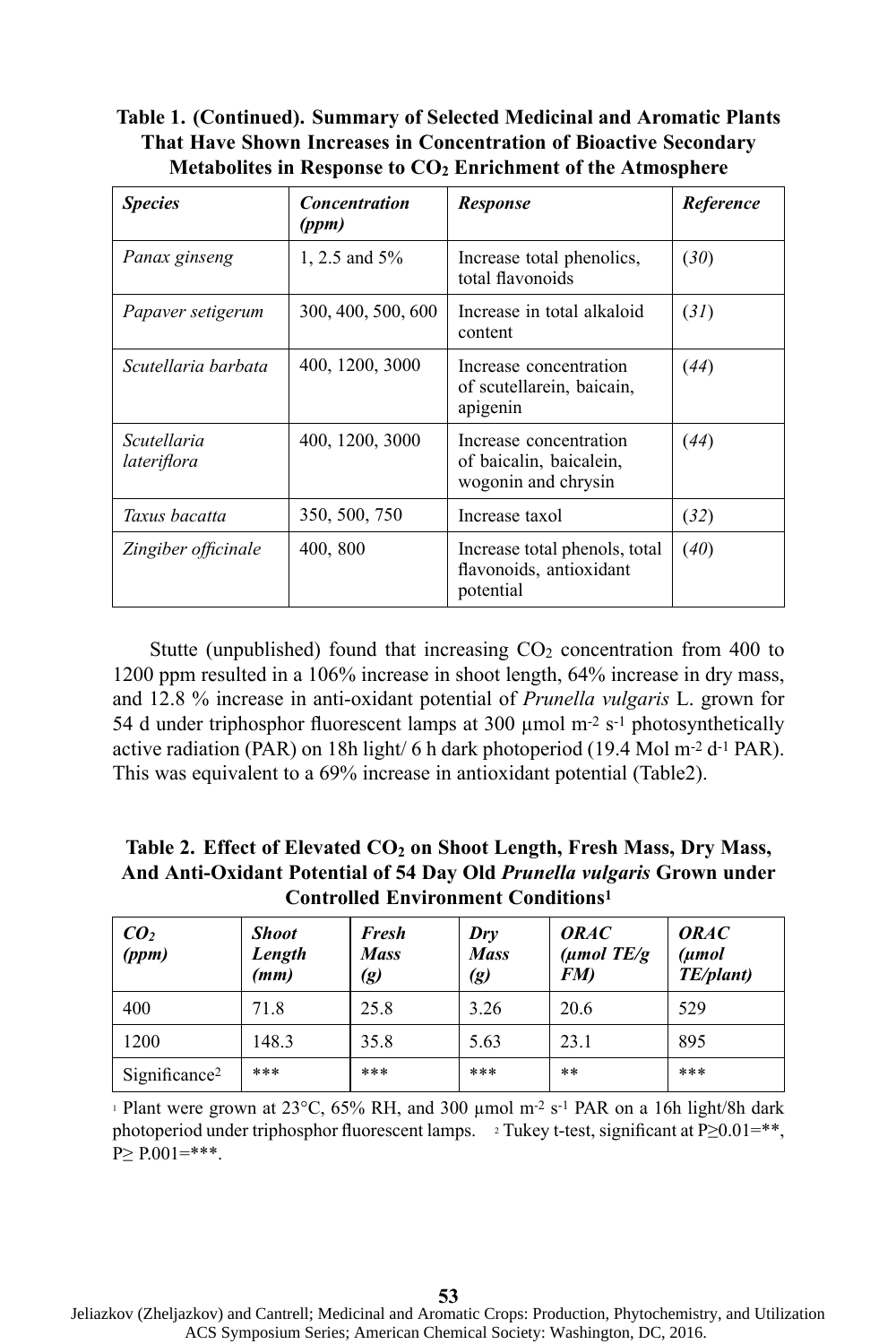# **Light Quantity and Quality in CE**

Light quantity and quality both had significant impacts on growth and quality of MAPs. Increasing the quantity of light by increasing intensity or duration generally results in an increase in plant biomass (*24*) of horticultural and agronomic species (*45*).

The University of Wisconsin and the Wisconsin Center for Space Automation and Robotics evaluated the use of LEDs for plant growth in the late 1980s, and patents were awarded for this application in 1991 (*45*). Work at Kennedy Space Center (KSC) in Florida indicated that lettuce, wheat, spinach, and radish plants would grow and complete their life cycles under red light alone, but growth and development were significantly better when <sup>a</sup> small amount of blue light was added to the red (*47*). Since that initial work in the late 1980, early 1990's <sup>a</sup> substantial body of literature has developed demonstrating the potential of LEDs as supplemental and sole-source lighting in horticultural applications (*46*–*50*).

There is strong evidence suggesting that total yield of biomass increases with increasing quantity of light reaching the canopy. The quantity can be increased through either increasing the intensity or duration of <sup>a</sup> lighting cycling. The specific light response curves are dependent upon the species and cultivar. The effect of light intensity on yield and composition has been reported for <sup>a</sup> number of medicinal plants, including *Glycyrrhiza uralensis* (*51*)*, Hypericum perforatum* (*29*, *52*, *53*), *Rhodiola sachalinensis* (*54*)*, Tabernaemontana pachysiphon* (*55*)*, Tanacetum parthenium* (*27*)*,*and *Zingiber officinale* (*56*)*.*

Figure 1 illustrates the effect of light intensity on size and flower number of *Tagetes patella* grown under cool white fluorescent lamps on 16 hr light/ 8 hr dark cycle at  $22^{\circ}$ C, 60% RH and elevated (1000 ppm) CO<sub>2</sub> for 79 days in a controlled environment chamber. Doubling the light intensity from 300 to 600 µmol  $m<sup>2</sup>$ <sup>s</sup>-1 resulted in <sup>a</sup> 58% increase in total plant dry mass, with <sup>a</sup> 117% increase in dry mass partitioned to the flowers/calyx. There was an 18% increase in lutein concentration/g in flowers/calyx resulting in an effective 2.6X increase in lutein content per plant (Stutte, unpublished).

In addition to using LEDs to increase yield, there is <sup>a</sup> growing literature demonstrating the use of LEDs to increase the concentration and composition of secondary metabolites (i.e. polyphenolics and glucosinolates) for many species, among which are included commercially valuable crops such as strawberry (*Fragaria vesca*) (*57*), tomato (*Solanum lycopersicum*) (*58*, *59*), kale (*Brassica oleracea* L. var. *acephala)* (*60*), salad greens (e.g., *Lactuca sativa*) (*61*, *62*), and microgreens (e.g., *Brassica oleracea*) (*63*).

There is also growing evidence that quality and composition of medicinal and aromatic plants can be managed through spectral quality. Stutte et al. (*61*), reported that addition of blue (440 nm) light affects not only morphology, but concentration of anthocyanin in *Lactuca sative* L. cv. Outredgeous(Figure 2) well. Addition of blue light during final week of development increased anthocyanin content four fold over controls.

 Jeliazkov (Zheljazkov) and Cantrell; Medicinal and Aromatic Crops: Production, Phytochemistry, and Utilization ACS Symposium Series; American Chemical Society: Washington, DC, 2016.

**54**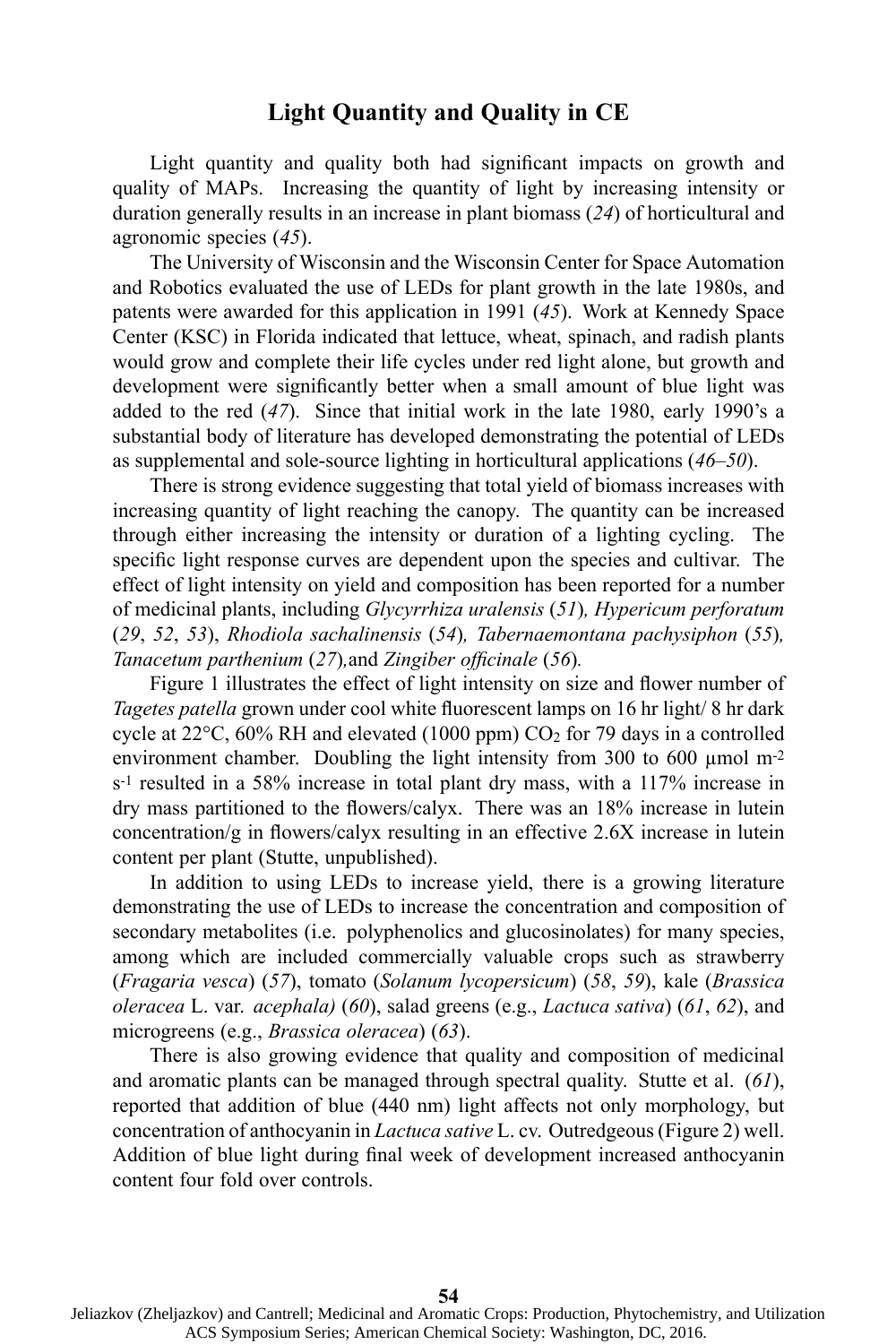

*Figure 1. Tagetes patula grown for 79 days in CE chamber at 22°C, 60% RH* and 16 hr light/ 8 hr dark photoperiod at 300 µmol m<sup>-2</sup> s<sup>-1</sup> (17.28 M m<sup>-2</sup> d<sup>-1</sup>)(left) *or 600 µmol <sup>m</sup>-2 <sup>s</sup>-1 PAR (34.56 M <sup>m</sup>-2 d-1 )(right) from high pressure sodium lamps at 1000 ppm CO<sup>2</sup>.*



*Figure 2. Twenty-eight day old Lactuca sativa cv. Outredgeous grown under either red (660 nm (left)) or blue/red (440/660 nm) (right) LEDs at 280 µmol <sup>m</sup>-2 <sup>s</sup>-1 PAR on 16h light/ 8 hr dark photoperiod at 23°C at ambient (365 ppm) CO<sup>2</sup>. [Reproduced with permission from reference (50). Copyright 2015, Amer. Soc. Hort. Sci.].*

**55**

 Jeliazkov (Zheljazkov) and Cantrell; Medicinal and Aromatic Crops: Production, Phytochemistry, and Utilization ACS Symposium Series; American Chemical Society: Washington, DC, 2016.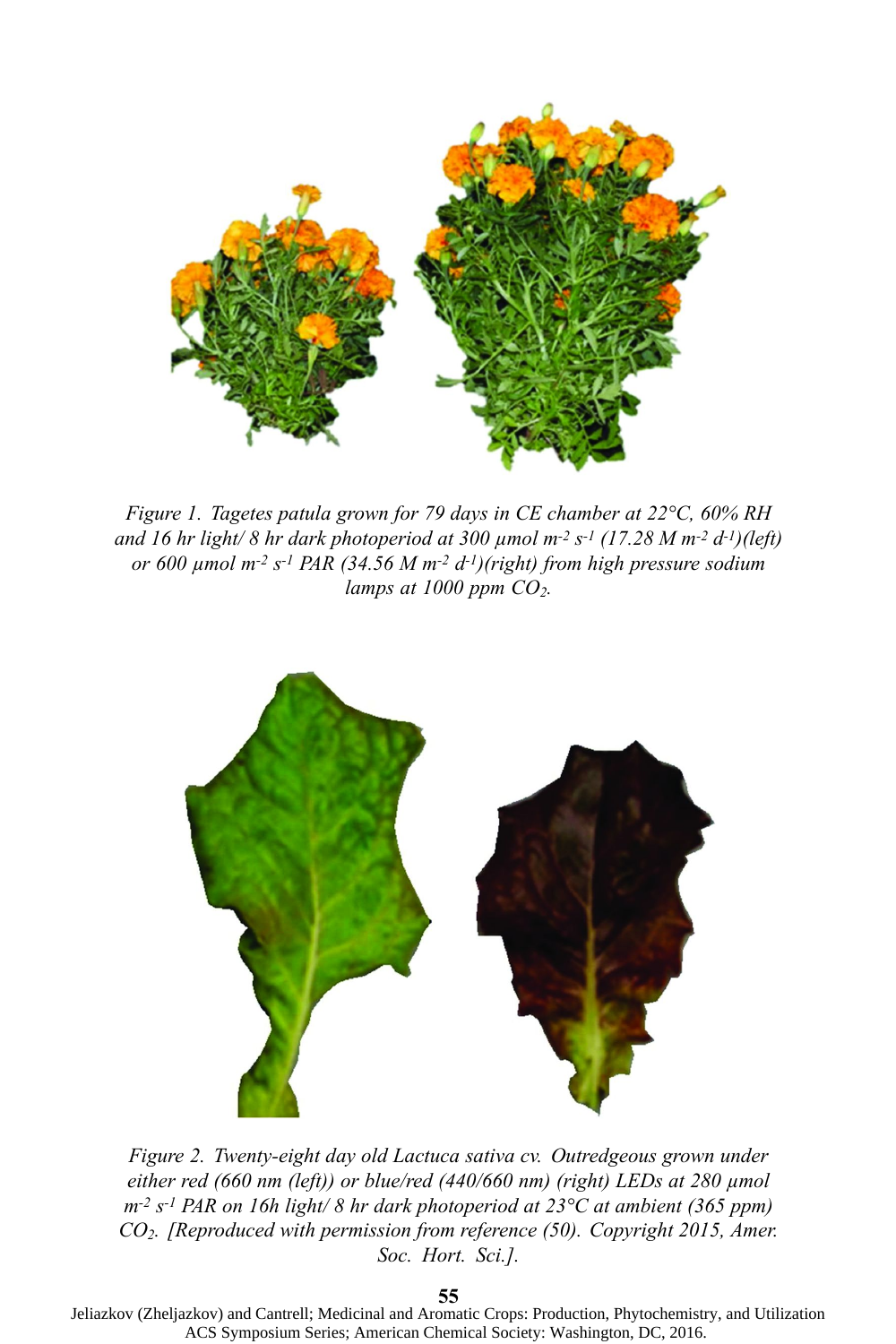Samuoline *et al*. (*64*), reported that light intensity and quality affected the concentration of phenolics, anthocyanins and ascorbic acid in sprouts of *Amaranthus cruentus*, *Ocimum basilicum, Brassica oleracea* cultivars, *Brassica juncea*, *Atriplex hortensis* L., *Borago officinalis*, *Beta vulgaris, Petroselinum crispum* and *Pisum sativum.* The responses were species specific, highlighting the need to optimize spectral quality and quantity for each species being considered.

Similarly, Tarakonaov *et al*. (*65*) found that altering the spectral composition with blue and red LEDs had varying effects on chlorophyll a/b, carotenoids and anthocyanin content and concentration of *Brassica juncea, Lactuca sativa, Ocimum gratissimum, Coleus blumei* and *Tagetes patula.* Park *et al.* (*66*) used narrow spectra LEDs to treat *Panax ginseng* Mayer roots with different wavelengths of light (380, 450, 470 or 660 nm) and found that blue wavelengths (450 and 470 nm) significantly increased the production of ginsenosides in the root tissue.

Nishimura et al. (*67*) found that growing *H. perforatum* under red, blue or white fluorescent lights in <sup>a</sup> controlled environment chamber at 27/24°C thermoperiod, and 16 hr photoperiod at 1000  $\mu$ mol mol<sup>-1</sup> CO<sub>2</sub> at 250  $\mu$ mol m<sup>-2</sup> s<sup>-1</sup> PAR increased total biomass, as well as concentration of hypericin, hypeicin, and pseudohypericin. Plants grown under red (600-700 nm) light had higher biomass that those grown under blue (400-500 nm) or white (400-700 nm), but spectral quality did not significantly affect the concentration of bioactive constituents. Doubling the light intensity from 250  $\mu$ mol m<sup>-2</sup> s<sup>-1</sup> PAR (14.4 Mol m<sup>-2</sup> d<sup>-1</sup>) to 500 µmol <sup>m</sup>-2 <sup>s</sup>-1 PAR (28.8 Mol <sup>m</sup>-2 d-1 ) increased the biomass per plant for each light level approximately 2 fold (range 1.5-2.6X). Although biomass of plants grown at 250 µmol <sup>m</sup>-2 <sup>s</sup>-1 PAR was lower , the concentration of hypericin, hyperorin and pseudohypericin was at least 2 fold higher, with greatest effect under red light (3.1-3.5X higher).

Solar light contains both UV-A (320-400 nm) and UV-B (280-320 nm) wavelengths that plants are adapted to, so indoor agriculture scenarios providing electrical sources of sole source lighting, especially of the narrow-spectrum type, may encounter situations in which produce quality and/or appearance may reflect <sup>a</sup> lack of UV radiation.

It has been hypothesized that the production of secondary products is reduced when UV-B is removed from the light spectra of plants grown in the greenhouse or under electric lamps. The effects of UV-B on plant production of secondary metabolites has been the subject of recent reviews (*68*, *69*).

The addition of UV-B to the spectra has been shown to increase the production of hyperforin, pseudohypericin and hypercin in *Hypericum perforatum* (*70*)*,* essential oil content and composition of *Nepata cataria* L*., Melissa officinalis* L*.* and *Salvia officinalis* L*.* (*69*), anthocyanin, total phenolics , anti-oxidant capacity and rosmarinic acid content of *Ocimum basilicum* L*.* (*71*, *72*)*,* melatonin concentration in *Glycyrrhiza uralensis* roots (*73*), brachycerine concentration of *Psychotria brachyceras* (*74*), and terpene content of *Mentha <sup>x</sup> peperita* L. (*75*).

Brechner *et al*. (*70*) found that <sup>a</sup> single 40 minute exposure of UV-B to 55 day old *H. perforatum* grown at 400 µmol <sup>m</sup>-2 <sup>s</sup>-1 PAR increased the concentration of hypericin, hyperorin and pseudohypericin from 2.5 to 3.7 fold within 24 hours. There was no additional benefit from additional or longer exposures. The effect of

**<sup>56</sup>**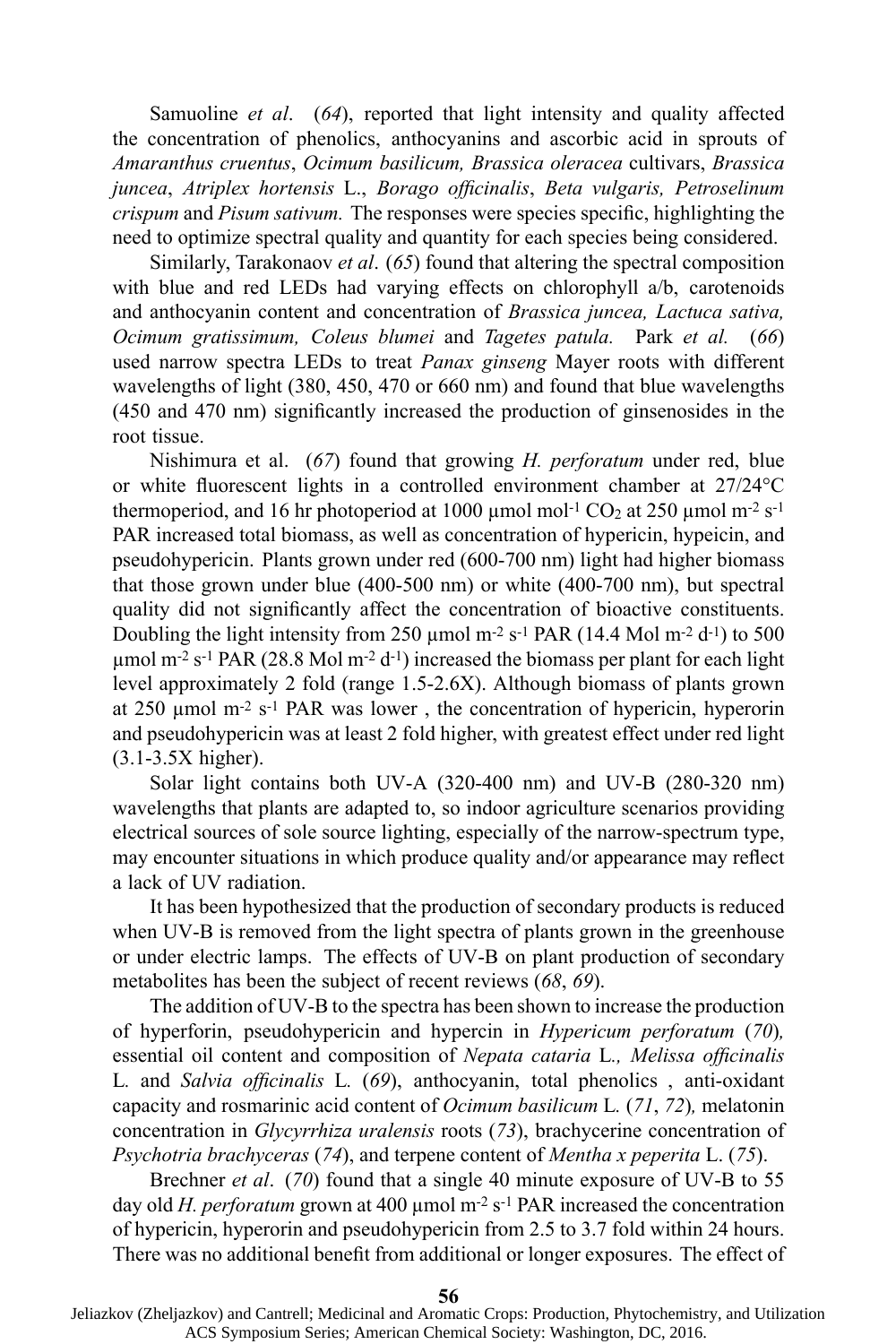UV-B treatment during flowering, the highest period of production of bioactives, is not known.

#### **Constraints To Use of CE for MAPs**

Although CE technology is widely used to insure quality and consistency of production of vegetable and ornamental crops, limited published information exists on the use of CE to produce MAPs. This is probably not surprising, given that MAPs requiring long harvest cycles, (e.g. *Ginseng panex, Hydrastis canadensis*, *Actaea racemosa)*, large volumes (e.g. *Humulus lupulus*) or both (e.g. *Uncaria tomentosa)* are not economically viable for production.

Bioactives derived from byproducts of commercial horticulture (e.g. *Allium sativum, Vaccinium macrocarpon, Vaccinium microcarpom, Vitis vinifera* seed, *Citrus* sp*.* oil), agronomic (e.g. *Glycine max)* and forage (e.g. *Trifolium pratense, Medicago sativa)* crops are readily and cheaply available making it difficult to justify the capital investment and operating cost for CE production. Similarly CE production of bioactives derived from trees (e.g. *Crataegus monogyna, Ginkgo biloba, Serenoa repens)* is generally not economical due to long life cycle and large size.

However, there is significant opportunity to use CE technology for the production of uniform, high quality transplants for commercial cultivation. This has potential to significantly reduce time to harvest, reduce harvest pressure on endangered populations and increase profitability for the grower.

#### **Summary**

Controlled environment technology has <sup>a</sup> role in addressing several issues facing the medicinal and aromatic plant industries. Controlled environments and biotechnology have application in the propagation of threatened and endangered species to reestablish and preserve them in their native range. Availability of high quality, certified plant material for cultivation enables the commercial production of high value plant material to meet the increasing market demand. By providing <sup>a</sup> consistent supply of cultivated material to the market, the harvest pressures on wild populations should be reduced.

The risk of accidental and incidental contamination and adulteration of plant material grown under CE is inherently lower than that of plant material harvested from either wild or cultivated populations. The conditions are known, and opportunities for introduction of unknown or undesirable species is limited. The use of CE would conceivably be <sup>a</sup> key good manufacturing practice for production of standards to determine purity of product on the market.

The photoregulation of secondary metabolism through active managemen<sup>t</sup> of spectral quality has been demonstrated to significantly enhance concentration of anthocyanins, glycosinolates, phenolics, flavonoids and other secondary metabolites. The increasing availability and reduced cost of LEDs for lighting holds grea<sup>t</sup> promise for enabling the consistent production of plant material with 'custom' biochemical constituents.

Jeliazkov (Zheljazkov) and Cantrell; Medicinal and Aromatic Crops: Production, Phytochemistry, and Utilization ACS Symposium Series; American Chemical Society: Washington, DC, 2016.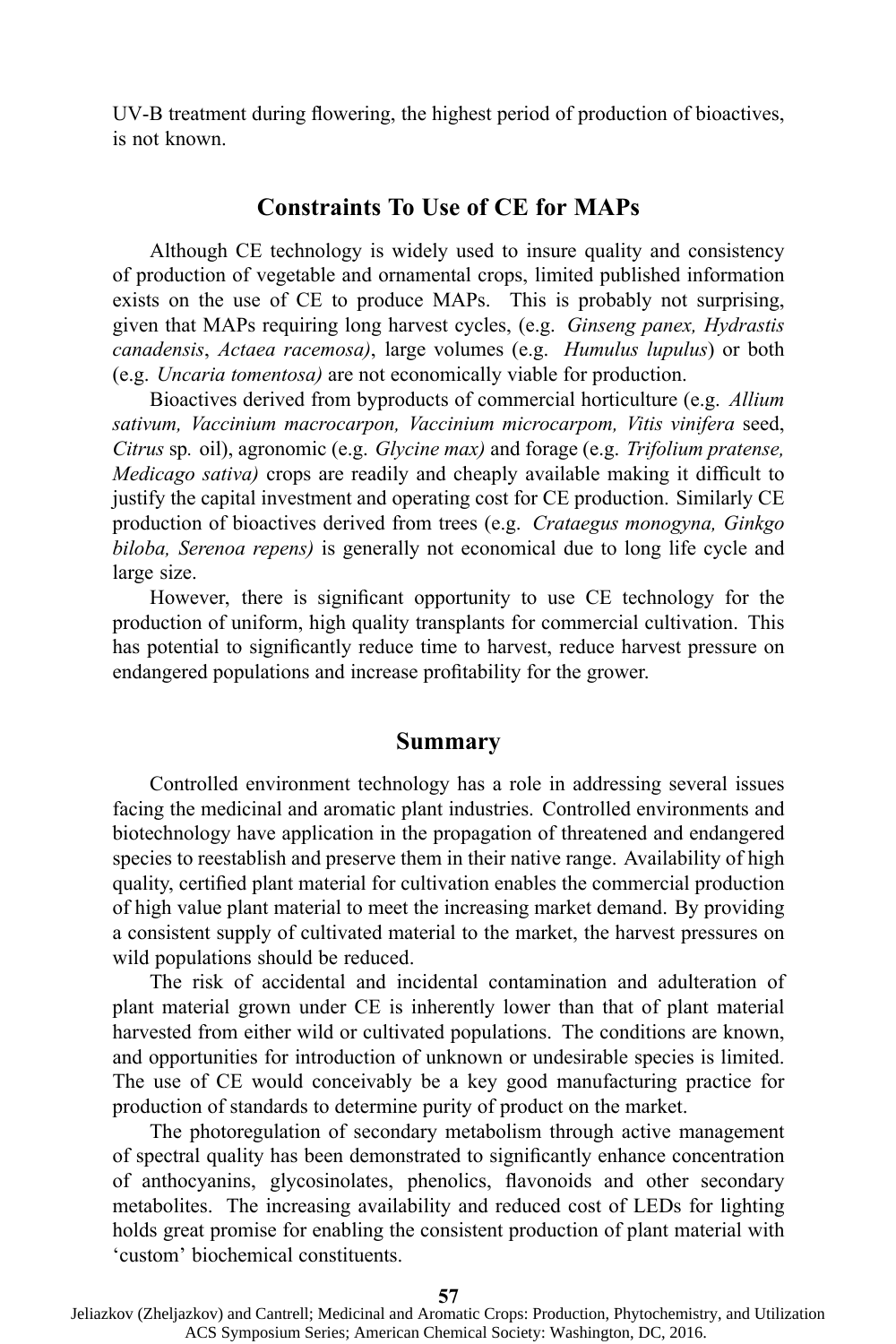The yield of MAP per unit area can be greatly increased using CE technology through use of  $CO<sub>2</sub>$  enrichment. By leveraging faster life cycle, higher yield, and year round production that can be achieved with CE, there are significant opportunities to achieve high quality, consistent production (Table 3). For example, assuming that the average yield from <sup>a</sup> 90 day seed to harvest cycle of hypothetical medicinal plant is '1', and assuming that  $CO<sub>2</sub>$  enrichment to 1000 ppm will reduce seed to harvest cycle from 90 to 60 days and double plant size, the yield per <sup>m</sup><sup>2</sup> is increased <sup>a</sup> minimum of 12 fold!

**Table 3. Hypothetical Comparison of Productivity Per Unit Area of Medicinal Crop Grown under Either Field or Controlled Environment (CE) Conditions. This Assumes Year Round Production on <sup>a</sup> Single Layer under Elevated CO<sup>2</sup> Conditions.**

| <b>Variable</b>                 | Field | CE |
|---------------------------------|-------|----|
| Growth Cycle (days)             | 90    | 60 |
| Harvest( $no/yr$ )              |       | o  |
| Yield/(unit/m <sup>2</sup> )    |       |    |
| Total (unit/m <sup>2</sup> /yr) |       | 12 |

CE technology and LED lighting also enables vertical production of plants in vertical farms or plant factories (*76*). If <sup>a</sup> typical production of 5 layers of plants is assumed the productivity will increase 60 fold/m<sup>2</sup>/year!

It is clear that the productivity and composition are affected by the growth environment, and that active managemen<sup>t</sup> of these factors, specifically light quantity, quality and  $CO<sub>2</sub>$  concentration can have significant beneficial effects on the phytochemical composition. When targeting growth of <sup>a</sup> medicinal plant in CE in order to increase phytochemical production, the decision on what conditions to use will involve trade-offs on production of target compound versus potential changes in phytochemical profile, increases in productivity versus operating costs. However, from <sup>a</sup> technical perspective, there are significant opportunities to increase the yield of high quality MAPs with consistent phytochemical profiles. The diversity, high value, and unique properties of medicinally active plants make them promising candidates for production in CE.

## **References**

- 1. Briskin, D. P. Medicinal plants and phytomedicines. Linking plant biochemistry and physiology to human health. *Plant Physiol.* **2000**, *124*, 507–514.
- 2. FAO. *Trade in medicinal plants*; FAO: Rome, 2008; ftp://ftp.fao.org/docrep/ fao/008/af285e/af285e00.pdf (accessed August 23, 2015).

**<sup>58</sup>**

Jeliazkov (Zheljazkov) and Cantrell; Medicinal and Aromatic Crops: Production, Phytochemistry, and Utilization ACS Symposium Series; American Chemical Society: Washington, DC, 2016.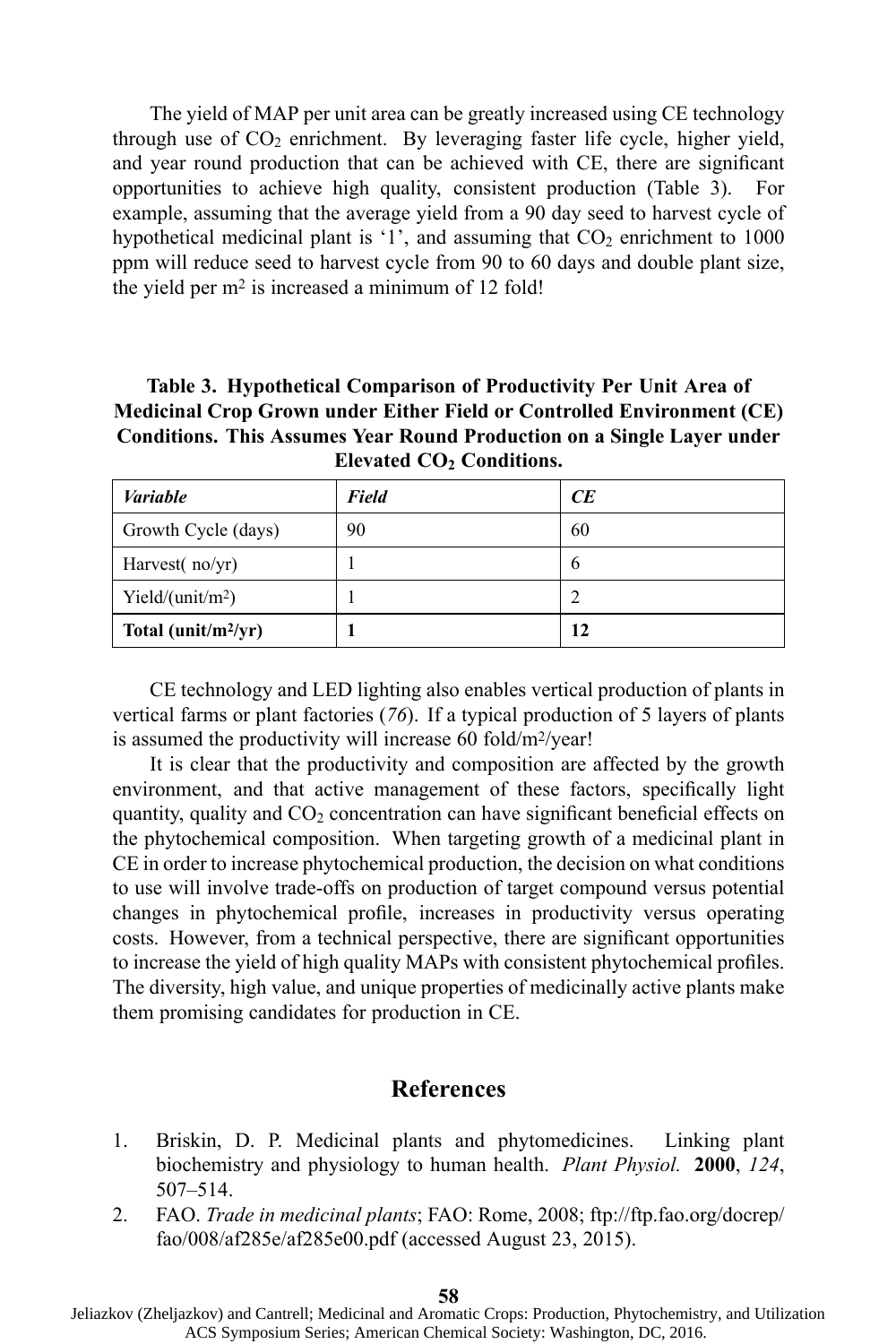- 3. WHO. *WHO guidelines on good agricultural and collection practices (GACP) for medicinal plants*; Geneva, 2003.
- 4. Brinckmann, J. A. *Medicinal Plants and Natural Ingredients: Market Insider*; International Trade Center, Switzerland. 2014.
- 5. Smith, T.; Lynch, M. E.; Johnson, J.; Kawa, K.; Bauman, H.; Blumenthal, M. Herbal dietary supplement sales in US increase 6.8 % in 2014. *HerbalGram* **2015**, *107*, 52–59.
- 6. Lange, D. Medicinal and aromatic plants: Trade, production and managemen<sup>t</sup> of botanical resources. *Acta Hortic.* **2004**, *629*, 177–197.
- 7. Kuipers, S. E. Trade in Medicinal Plants. In *Medicinal plants for forest conservation and healthcare. Non-wood forest products (11)*; FAO: Rome, 1997; pp 45−59.
- 8. Foster, S. Abrief history of adulteration of herbs, spices and botanical drugs. *HerbalGram* **2011**, *92*, 42–57.
- 9. Craker, L. E.; Gardner, Z.; Etter, S. C. Herbs in American Fields: A horticultural perspective of herb and medicinal plant production in the United States, 1903-2003. *HortScience* **2003**, *35*, 977–983.
- 10. Hamilton, A. C. Medicinal plants, conservation and livelihoods. *Biodiversity Conserv.* **2004**, *13*, 1477–1517.
- 11. Schippmann, U.; Leaman, D. J.; Cunningham, A. B. Impact of cultivation and gathering of medicinal plants on biodiversity: Global trends and issues. In *Biodiversity and the ecosystem approach in agriculture, forestry and fisheries*; FAO: Rome, 2002; pp 1−21.
- 12. Canter, P. H.; Thomas, H.; Ernst, E. Bringing medicinal plants into cultivation: Opportunities and challenges for biotechnology. *Trends in Biotechnol.* **2005**, *23*, 180–185.
- 13. Cousins, M. M.; Adelberg, J. W. In vitro plant and organ culture of medicinal and nutraceutical species in laboratory and industrial scales. *Acta Hortic.* **2007**, *756*, 95–102.
- 14. Yadav, K,; Singh, N.; Sharuti, V. Plant tissue culture: <sup>a</sup> biotechnological tool for solving the problem of propagation of multipurpose endangered medicinal plants in India. *J. Agric. Technol.* **2012**, *8*, 305–318.
- 15. Tripathi, L.; Tripathi, J. N. Role of biotechnology in medicinal plants. *Trop. J. Pharm. Res.* **2003**, *2*, 243–253.
- 16. Sivarkumar, G.; Medina-Bolivar, F.; Lay, J. O.; Dolan, M. C.; Condori, J.; Grubbs, SK.; Wright, S. M.; Baque, M. A.; Lee, E. J.; Paek, K. Y. Bioprocess and Bioreactor: Next Generation Technology for Production of Potential Plant-based Antidiabetic and Antioxidant Molecules. *Curr. Med. Chem.* **2011**, *18*, 79–90.
- 17. Stutte, G. W. Process and product: recirculating hydroponics and bioactive compounds in <sup>a</sup> controlled environment. *HortScience* **2008**, *133*, 631–638.
- 18. Dorais, M.; Papadopoulos, A. P.; Luo, X.; Leonhart, S.; Gosselin, A.; Pedneault, K.; Angers, P.; Gaudreasu, L. Soilless greenhouse production of medicinal plants in north eastern Canada. *Acta Hortic.* **2001**, *554*, 297–303.
- 19. Ferreira, J. F.; Simon, J. E.; Janick, J. Developmental studies of *Artemisia annua:* flowering and artemisinin production under greenhouse and field conditions. *Planta Med.* **1995**, *61*, 167–170.

Jeliazkov (Zheljazkov) and Cantrell; Medicinal and Aromatic Crops: Production, Phytochemistry, and Utilization ACS Symposium Series; American Chemical Society: Washington, DC, 2016.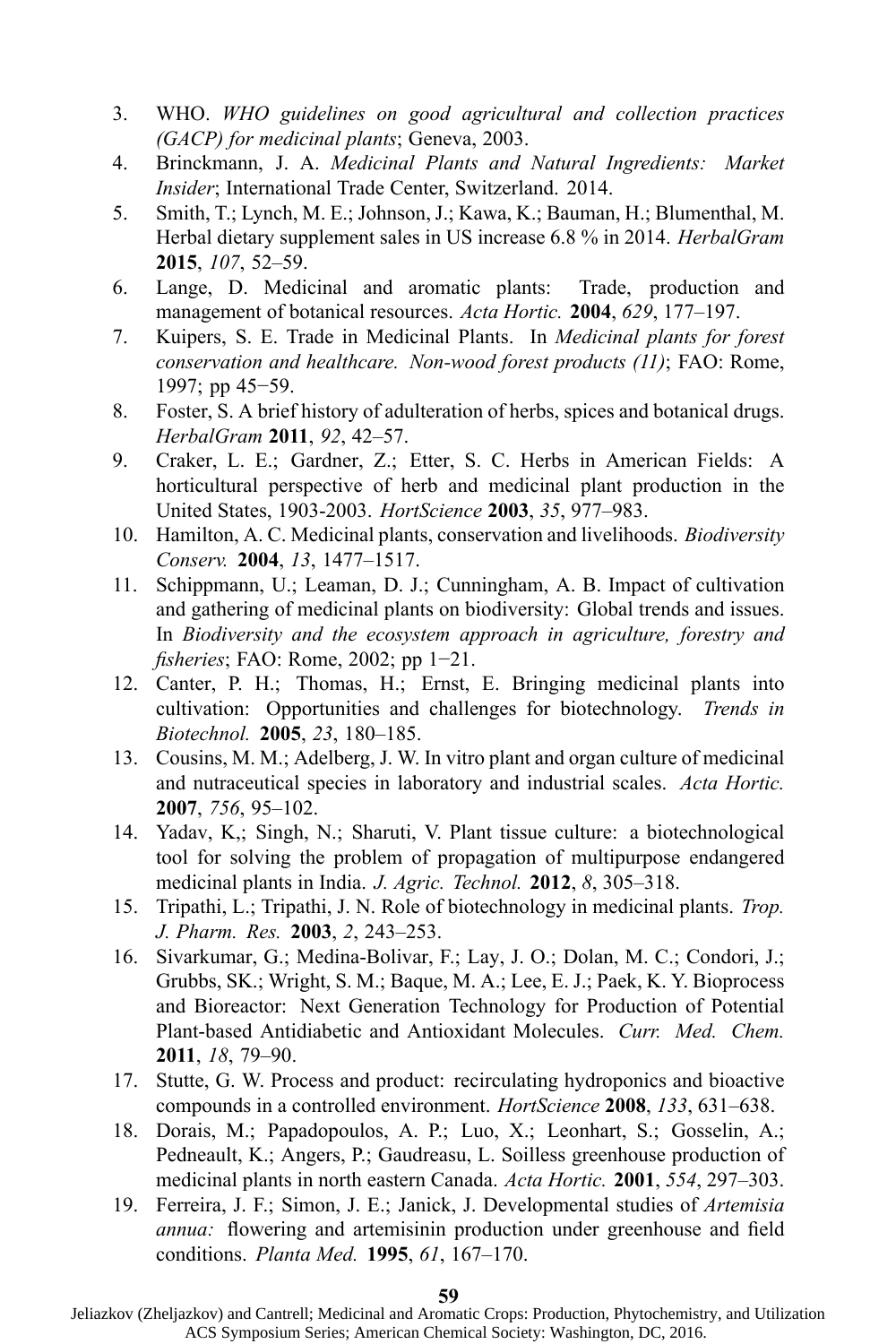- 20. Acock, B.; Allen, L. H. Jr. Crop responses to elevated carbon dioxide concentration. In *Direct Effects of Increasing Carbon Dioxide on Vegetation*, DOE/ER-0238; Strain, B. R., Cure, J. D., Eds.; U.S. Dept. of Energy, Carbon Dioxide Res. Div.: Washington DC, 1985; pp 53−97.
- 21. Arp, W. J. Effects of source-sink relations on photosynthetic acclimation to elevated CO<sup>2</sup>. *Plant, Cell Environ.* **1991**, *14*, 869–875.
- 22. Kimball, B. A. Carbon dioxide and agricultural yield: An assemblage and analysis of 430 prior observations. *Agron. J.* **1983**, *75*, 779–788.
- 23. Peet, M. M.; Krizek, D. T. Carbon dioxide. In *Plant growth chamber handbook*; Langhans, R. W, Tibbitts, T. W., Eds.; USDA North Central Regional Publication No. 340.; USDA: Washington, DC, 1997; pp 65−79.
- 24. Bugbee, B. G.; Salisbury, F. B. Exploring the limits of crop productivity I. Photosynthetic efficiency of wheat in high irradiance environments. *Plant Physiol.* **1988**, *88*, 869–878.
- 25. Gruda, N. Impact of environmental factors on product quality of greenhouse vegetables for fresh consumption. *Crit. Rev. Plant Sci.* **2005**, *120*, 1069–1074.
- 26. Mortensen, L. M. Review:  $CO<sub>2</sub>$  enrichment in greenhouses. Crop responses. *Sci. Hortic.* **1987**, *33*, 1–25.
- 27. Fonseca, J. M.; Rushing, J. W.; Rajapakse, N. C.; Thomas, R. L.; Riley, M. B. Potential implications of medicinal plant production in controlled environments: The case of feverfew (*Tanacetum parthenium)*. *HortScience* **2006**, *41*, 531–535.
- 28. Stutte, G. W.; Eraso, I.; Downing, K. B. Feasibility of controlled environment production of *Scutellaria* species. *Acta Hortic.* **2007**, *756*, 213–220.
- 29. Ziska, L. H.; Emche, S. D.; Johnson, E. L.; George, K.; Reed, D. R.; Sicher, R. C. Alterations in the production and concentration of selected alkaloids as <sup>a</sup> function of rising atmospheric carbon dioxide and air temperature: implications for ethno-pharmacology. *Global Change Biol.* **2005**, *11*, 1798–1807.
- 30. Ali, M. B.; Hahn, E. J.; Paek, K-Y.  $CO_2$ -induced total phenolics in suspension cultures of *Panax ginseng* C.A. Mayer roots: role of antioxidants and enzymes. *Plant Physiol. Biochem.* **2005**, *43*, 449–457.
- 31. Ziska, L. H.; Panicker, S.; Wojno, H. L. Recent and projected increases in atmospheric carbon dioxide and the potential impacts on growth and alkaloid production in wild poppy (*Papaver setigerum* DC.). *Clim. Change* **2008**, *91*, 395–403.
- 32. Savé, R.; de Herralde, F.; Codina, C.; Sánchez, X; Bil, C. Effects of atmospheric carbon dioxide fertilization on biomass and secondary metabolites of some plant species with pharmacological interest under greenhouse conditions. *Afinidad* **2007**, *64*, 237–241.
- 33. Chaturvedi, A. K.; Vashistha, R. J.; Rawat, N. Effect of  $CO<sub>2</sub>$  enrichment on photosynthetic behavior of *Podophyllum Hexandrum* Royle*,* an endangered medicinal herb. *J. Am. Sci.* **2009**, *5*, 113–118.
- 34. Mosaleeyanon, K.; Zobayed, S. M. A.; Afreen, F.; Kozai, T. Relationships between net photosynthetic rate and secondary metabolite contents in St. John's wort. *Plant Sci.* **2005**, *169*, 523–531.

**60**

Jeliazkov (Zheljazkov) and Cantrell; Medicinal and Aromatic Crops: Production, Phytochemistry, and Utilization ACS Symposium Series; American Chemical Society: Washington, DC, 2016.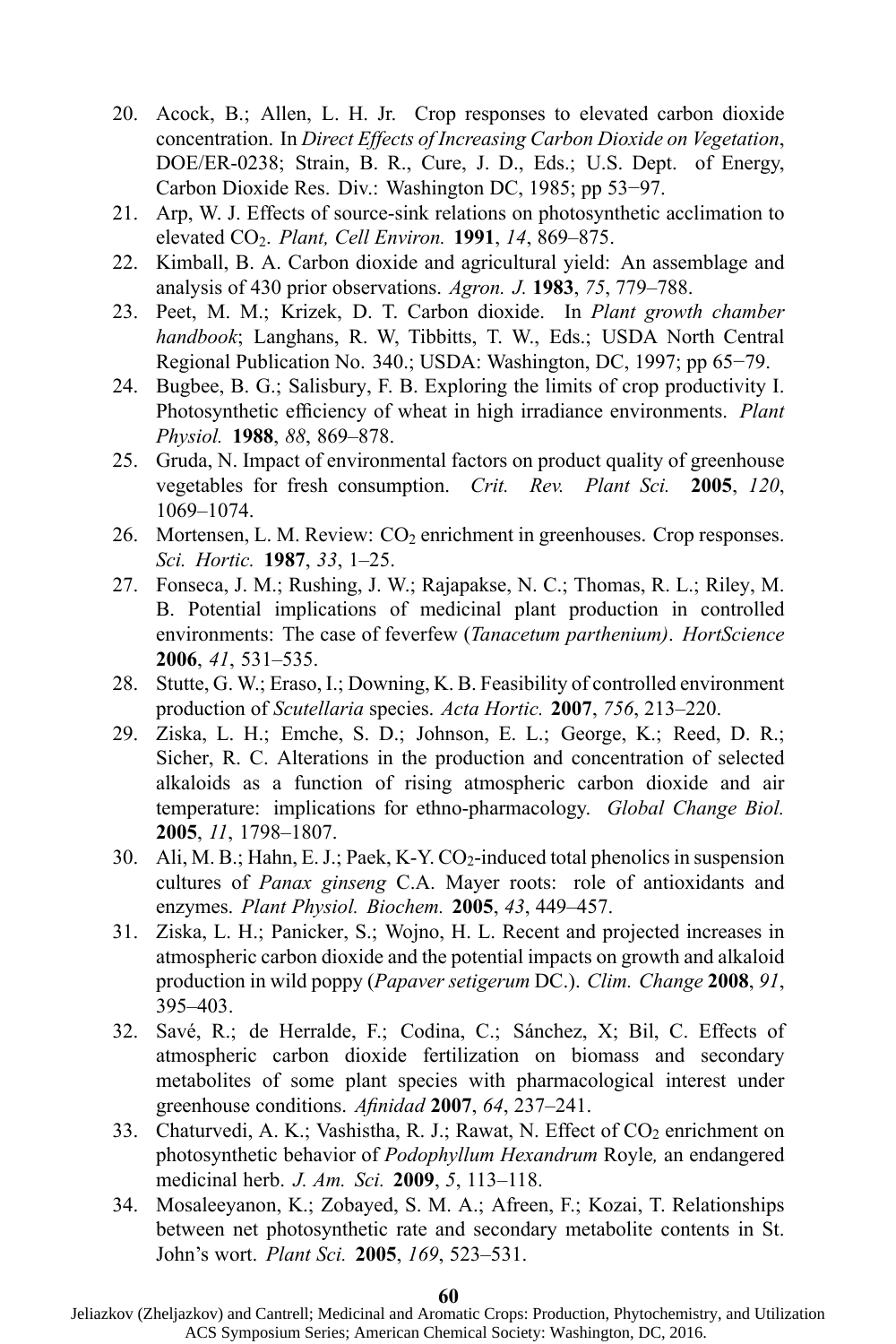- 35. Zobayed, S..; Saxena, P. K. Production of St. John's Wort plants under controlled environment for maximizing biomass and secondary metabolites. *In Vitro Cell. Dev. Biol.: Plant* **2004**, *40*, 108–114.
- 36. Stuhlfauth, T.; Fock, H. P. Effect of whole season  $CO<sub>2</sub>$  enrichment on the cultivation of <sup>a</sup> medicinal plant, *Digitalis lanata*. *J. Agron. Crop Sci.* **1990**, *164*, 168–173.
- 37. Stuhlfauth, T.; Klug, K.; Fock, H. P. 1987. The production of secondary metabolites by *Digitalis lanata* during CO<sub>2</sub> enrichment and water stress. *Phytochemistry* **1987**, *26*, 2735–2739.
- 38. Idso, S. B.; Kimball, B. A.; Pettit, G. R., III; Garner, L. C.; Pettit, G. R.; Backhaus, R. A. Effects of atmospheric  $CO<sub>2</sub>$  enrichment on the growth and development of *Hymenocallis littoralis* (Amaryllidaceae) and the concentrations of several antineoplastic and antiviral constituents of its bulbs. *Am. J. Bot.* **2000**, *87*, 769–773.
- 39. Ibrahim, M. H.; Jaafar, H. Z. E. Increased carbon dioxide concentration improves the antioxidative properties of the Malaysian herb kacip fatimah (*Labisia pumila* Blume). *Molecules* **2011**, *16*, 6068–6081.
- 40. Ghasemzadeh, A.; Jaafar, H. Z. E. Effect of  $CO<sub>2</sub>$  enrichment on synthesis of some primary and secondary metabolites in ginger (*Zingiber officinale* Roscoe). *Int. J. Mol. Sci.* **2011**, *12*, 1101–1114.
- 41. Schonhof, I.; Klaring, H.-P.; Krumbein, A.; Schreiner, M. Interaction between atmospheric CO2 and glucosinolates in broccoli. *J. Chem. Ecol.* **2007**, *33*, 105–114.
- 42. Caldwell, C. R.; Britz, S. J.; Mirecki, R. M. Effect of temperature, elevated carbon dioxide, and drought during seed development on the isoflavone content of dwarf soybean [*Glycine max* (L.) Merrill] grown in controlled environments. *J. Agric. Food Chem.* **2005**, *53*, 1125–1129.
- 43. Kim, S.-H.; Jung, W.-S.; Ahn, J.-K.; Kim, J.-A.; Chung, I.-M. 2005. Quantitative analysis of the isoflavone content and biological growth of soybean (*Glycine max* L.) at elevated temperature, CO2 level and N application. *J. Sci. Food Agric.* **2005**, *85*, 2557–2566.
- 44. Stutte, G. W.; Eraso, I.; Rimando, A. M. Carbon dioxide enrichment enhances growth and flavonoid content of two *Scutellaria* species. *J Amer. Soc. Hortic. Sci.* **2008**, *133*, 631–638.
- 45. Ignatius, R. W.; Martin, T. S.; Bula, R. J.; Morrow, R. C.; Tibbitts,T. W. U.S. patent no. 5,012,609, 1991.
- 46. Kim, H-H.; Wheeler, R. M.; Sager, J. C; Yorio, N. C.; Goins, G. D. Lightemitting diodes as an illumination source for plants: A review of research at Kennedy Space Center. *Habitation* **2005**, *10*, 71–78.
- 47. Kozai, T. Resource use efficiency of closed plant production system with artificial light: Concept, estimation and application to plant factory. *Proc. Jpn. Acad., Ser. B* **2013**, *89*, 447–461.
- 48. Massa, G. D.; Kim, H-H.; Wheeler, R. M.; Mitchell, C. A. Plant productivity in response to LED lighting. *HortScience* **2008**, *43*, 1951–1956.
- 49. Mitchell, C. A.; Burr, J. F.; Dzakovich, M. J.; Gomez, C.; Lopez, R.; Hernandez, R.; Kubota, C.; Currey, C. J.; Meng, Q.; Runkle, E. S.;

**<sup>61</sup>**

Jeliazkov (Zheljazkov) and Cantrell; Medicinal and Aromatic Crops: Production, Phytochemistry, and Utilization ACS Symposium Series; American Chemical Society: Washington, DC, 2016.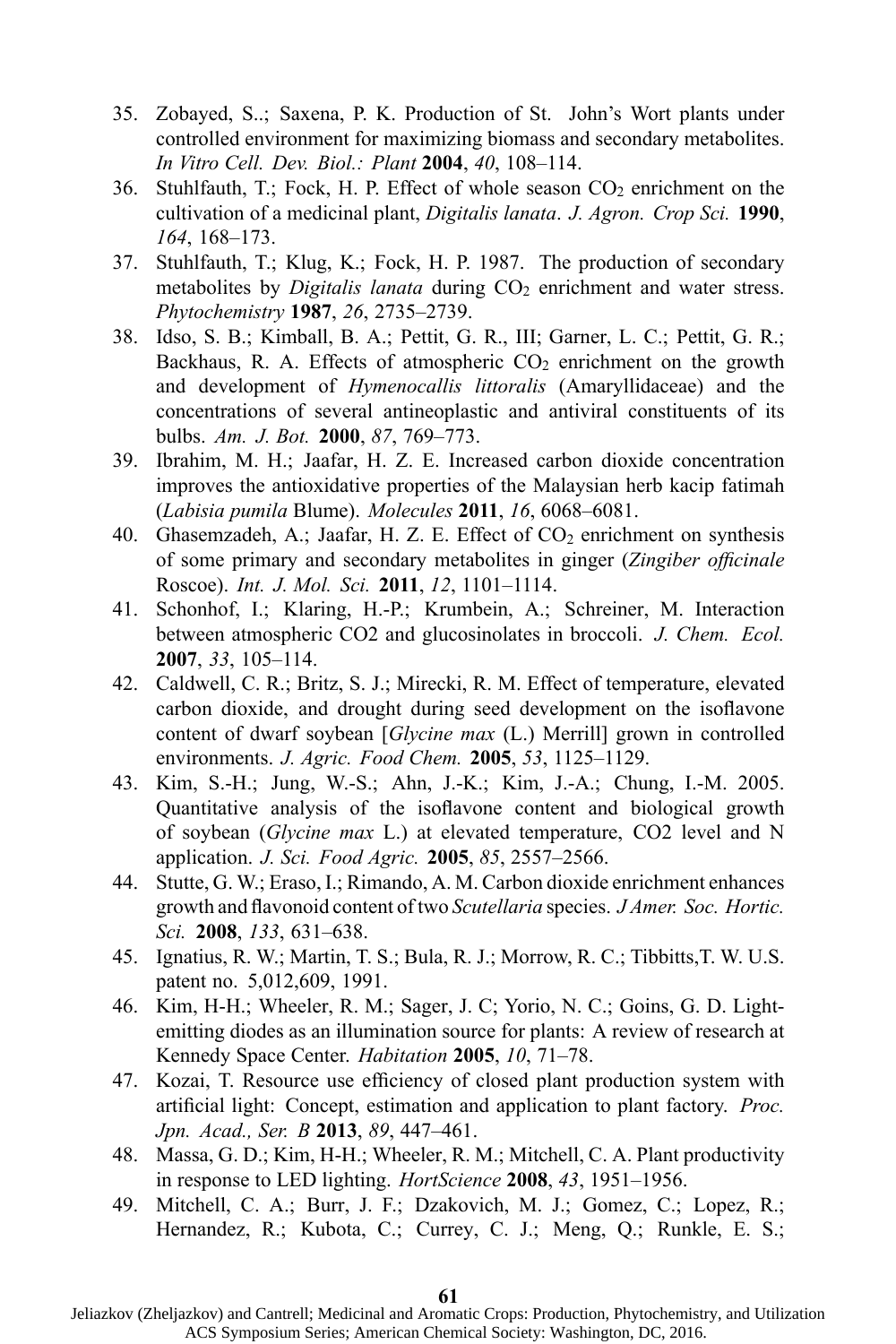Bourget, C. M.; Morrow, R. C.; Both, A. J. Light-emitting diodes in horticulture. *HortReviews* **2015**, *43*, 1–88.

- 50. Stutte, G. W. Commercial transition to LEDs: A pathway to high-value products. *HortScience* **2015**, *50*, 1–4.
- 51. How, J-L.; Li, W-D.; Zheng, Q-Y.; Wang, W-Q.; Xiao, B.; Xing, D. Effect of low light intensity on growth and accumulation of secondary metabolites in roots of *Glycyrrhiza uralensis* Fisch. *Biochem. Syst. Ecol.* **2010**, *38*, 160–168.
- 52. Briskin, D. P; Gawienowski, M. C. Differential effects of light and nitrogen on production of hypericins and leaf glands in *Hypericum perforatum*. *Plant Physiol. Biochem.* **2001**, *39*, 1075–1081.
- 53. Odabas, M. S.; Raduğienë, J; Camas, N.; Janulis, V.; Ivanauskas, L; irak, C. The quantitative effects of temperature and light intensity on hyperforin and hypericins accumulation in *Hypericum perforatum* L. *J. Med. Plants Res.* **2009**, *3*, 519–525.
- 54. Yan, X.; Yang, W.; Xinhai, S. Effects of greenhouse light intensity and quality on biomass and salidroside content in roots of *Rhodiola sachalinensis*. *Acta Ecol. Sin.* **2003**, *23*, 841–849.
- 55. Höft, M.; Verpoorte, R.; Beck, E. Growth and alkaloid contents in leaves of *Tabernaemontana pachysiphon* Stapf (Apocynaceae) as influenced by light intensity, water and nutrient supply. *Oecologia* **1996**, *107*, 160–169.
- 56. Ghasemzadeh, A.; Jaafer, H. Z. E.; Rahmat, A.; Wahab, P. E. M.; Halim, M. R. A. Effect of different light intensities on total phenolics and flavonoids synthesis and antioxidant activities in young ginger varieties (*Zingiber officinale* Roscoe*)*. *Int. J. Mol. Sci.* **2010**, *11*, 3885–3897.
- 57. Watson, R.; Wright, C. J.; McBurney, T.; Taylor, A. J.; Linforth, R. S. T. Influence on harvest date and light integral on the development of strawberry flavor compounds. *J. Exp. Bot.* **2002**, *53*, 2121–2129.
- 58. Gautier, H.; Rocci, A.; Buret, M.; Grasselly, D.; Dumas, Y.; Causse, M. Effect of photoselective filters on the physical and chemical traits of vineripened tomato fruits. *Can. J. Plant Sci.* **2005**, *85*, 439–446.
- 59. Kowalcyzk, K.; Gajc-Wolska, J.; Metera, A.; Mazur, K.; Radzanowska, J.; Szatkowski, M. Effect of supplementary lighting on the quality of tomato fruit (*Solanum lycopersicum* L.) in autumn-winter cultivation. *Acta Hortic.* **2012**, *956*, 395–402.
- 60. Lefsrud, M.; Kopsell, D.; Sams, C. Irradiance from distinct wavelength lightemitting diodes affect secondary metabolites in kale. *HortScience* **2008**, *43*, 2243–2244.
- 61. Stutte, G. W.; Edney, S.; Skerritt, T. Photoregulation of bioprotectant content of red leaf lettuce with light-emitting diodes. *HortScience* **2009**, *44*, 79–82.
- 62. Li, Q.; Kubota, C. Effects of supplemental light quality on growth and phytochemicals of babyleaf lettuce. *Environ. Exp. Bot.* **2009**, *67*, 59–64.
- 63. Kopsell, D. A.; Sams, C. E. Increases in shoot tissue pigments, glucosinolates, and mineral elements in sprouting broccoli after exposure to short-duration blue light from light emitting diodes. *HortScience* **2013**, *138*, 31–37.

Jeliazkov (Zheljazkov) and Cantrell; Medicinal and Aromatic Crops: Production, Phytochemistry, and Utilization ACS Symposium Series; American Chemical Society: Washington, DC, 2016.